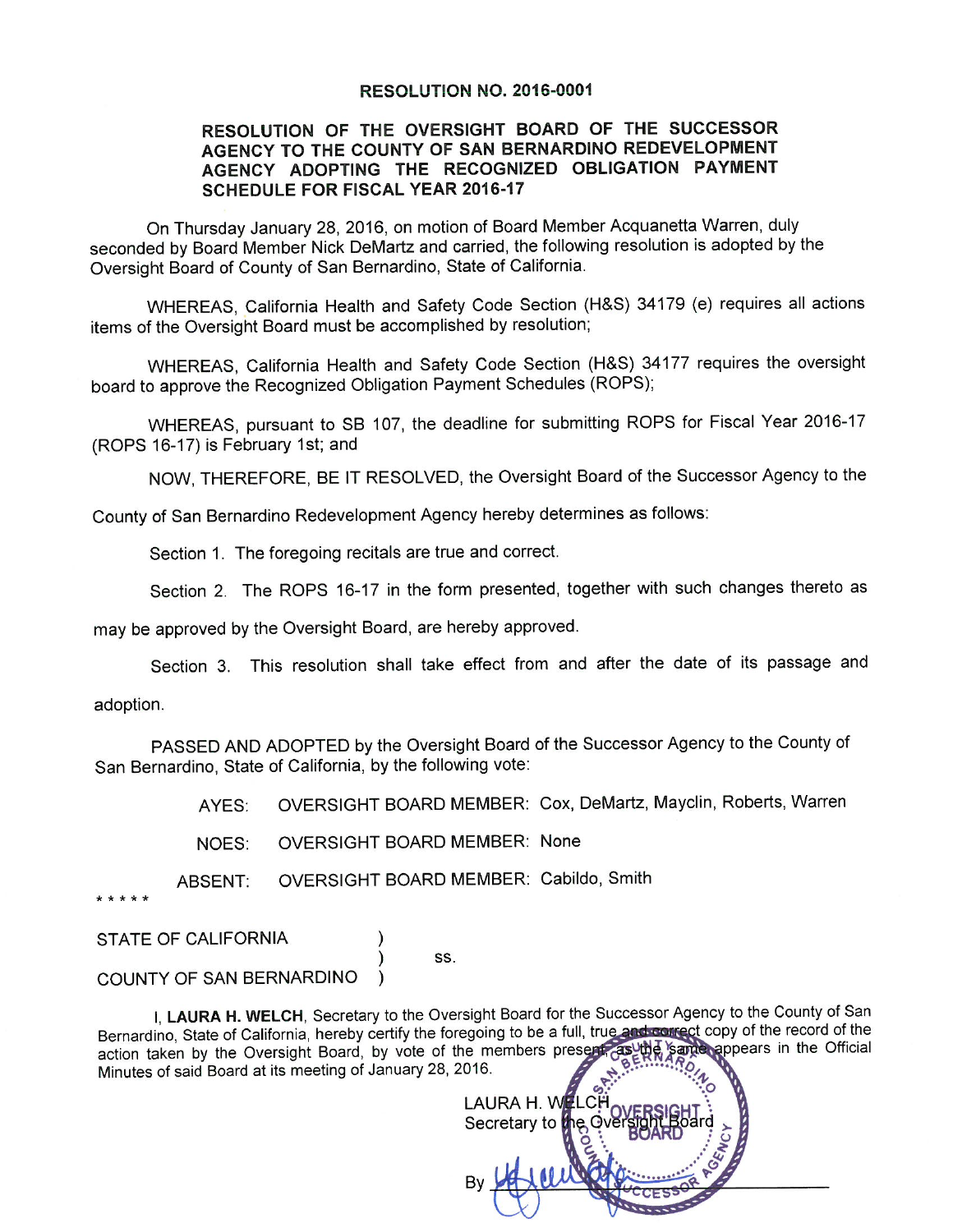|                                                                                   |                                                                                                                   |  |           |              |       | <b>ROPS 16-17</b> |  |
|-----------------------------------------------------------------------------------|-------------------------------------------------------------------------------------------------------------------|--|-----------|--------------|-------|-------------------|--|
| <b>Current Period Requested Funding for Enforceable Obligations (ROPS Detail)</b> |                                                                                                                   |  |           | 16-17B Total | Total |                   |  |
| A                                                                                 | Enforceable Obligations Funded with Non-Redevelopment Property Tax Trust Fund (RPTTF) Funding<br>Sources (B+C+D): |  | 1,410,918 | 1,525,000 \$ |       | 2,935,918         |  |
| B                                                                                 | <b>Bond Proceeds Funding</b>                                                                                      |  |           |              |       |                   |  |
| C.                                                                                | Reserve Balance Funding                                                                                           |  | 85,000    | 1,525,000    |       | 1,610,000         |  |
| D                                                                                 | Other Funding                                                                                                     |  | 1,325,918 |              |       | 1,325,918         |  |
|                                                                                   | Enforceable Obligations Funded with RPTTF Funding (F+G):                                                          |  | 5,037,343 | 5,075,083    | Э'n   | 10,112,426        |  |
|                                                                                   | Non-Administrative Costs                                                                                          |  | 4,885,726 | 4,916,990    |       | 9,802,716         |  |
| G                                                                                 | <b>Administrative Costs</b>                                                                                       |  | 151,617   | 158,093      |       | 309,710           |  |
| H.                                                                                | <b>Current Period Enforceable Obligations (A+E):</b>                                                              |  | 6,448,261 | 6,600,083    |       | 13,048,344        |  |

 $\equiv$ 

## **Recognized Obligation Payment Schedule (ROPS 16-17) - Summary**

| Certification of Oversight Board Chairman:                                                                                                                                                             |                           |       |
|--------------------------------------------------------------------------------------------------------------------------------------------------------------------------------------------------------|---------------------------|-------|
| Pursuant to Section 34177 (o) of the Health and Safety code, I hereby<br>certify that the above is a true and accurate Recognized Obligation<br>Payment Schedule for the above named successor agency. | <b>Name</b><br>$\sqrt{s}$ | Title |
|                                                                                                                                                                                                        | Signature                 | Date  |

Filed for the July 1, 2016 through June 30, 2017 Period 

| <b>Successor Agency:</b> | <b>San Bernardino County</b> |
|--------------------------|------------------------------|
| County:                  | San Bernardino               |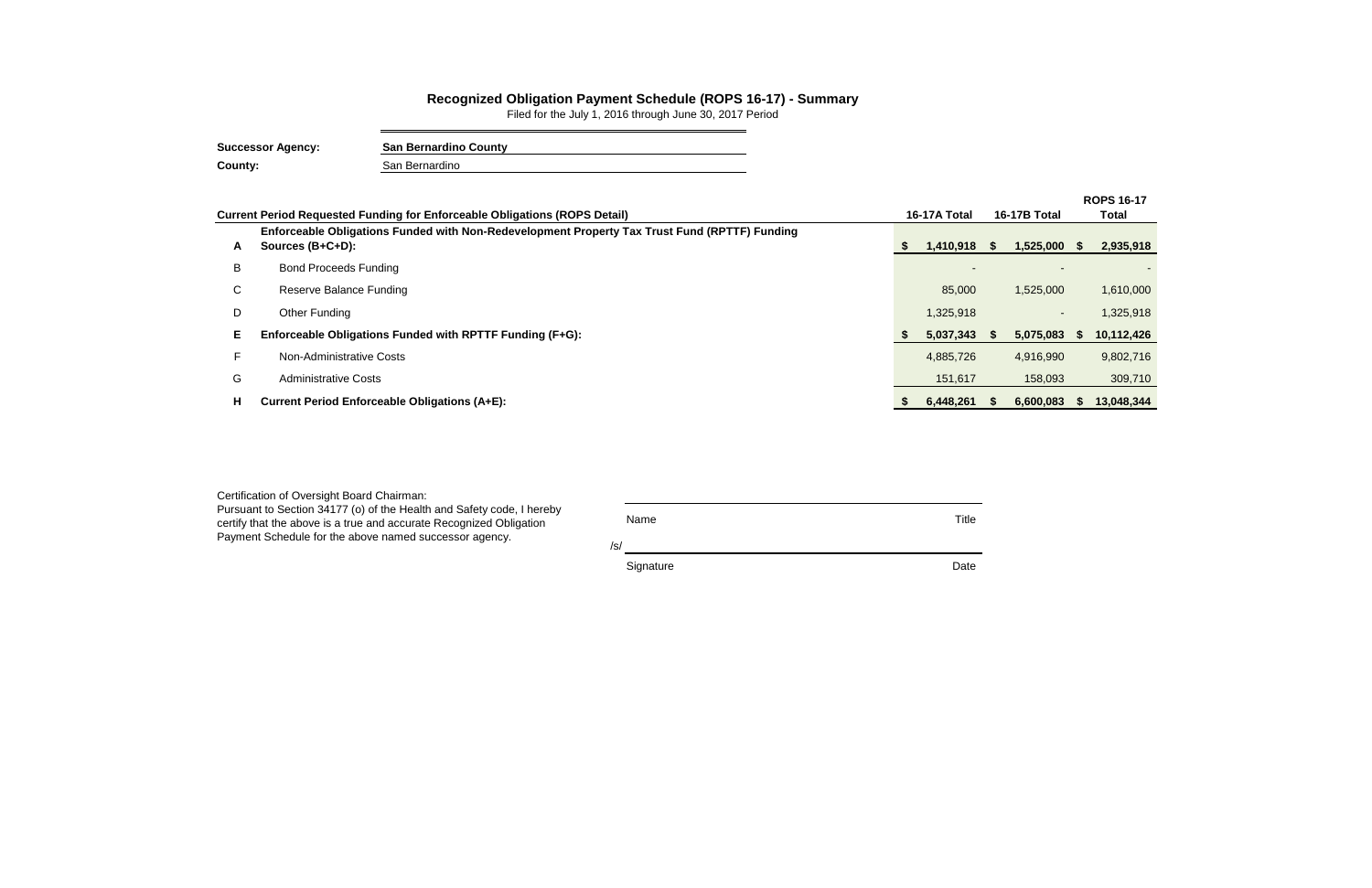|        |                                                                                              |                                                    |                        |                                         |                                                |                                                                      |                     |                          |                     | July 1, 2016 through June 30, 2017 |                                           |                    |                  |              |           |                      |                                           |                    |                 |                      |                        |
|--------|----------------------------------------------------------------------------------------------|----------------------------------------------------|------------------------|-----------------------------------------|------------------------------------------------|----------------------------------------------------------------------|---------------------|--------------------------|---------------------|------------------------------------|-------------------------------------------|--------------------|------------------|--------------|-----------|----------------------|-------------------------------------------|--------------------|-----------------|----------------------|------------------------|
|        |                                                                                              |                                                    |                        |                                         |                                                |                                                                      |                     |                          |                     | (Report Amounts in Whole Dollars)  |                                           |                    |                  |              |           |                      |                                           |                    |                 |                      |                        |
|        |                                                                                              |                                                    |                        |                                         |                                                |                                                                      |                     |                          |                     |                                    |                                           |                    |                  |              |           |                      |                                           |                    |                 |                      |                        |
|        |                                                                                              |                                                    |                        |                                         |                                                |                                                                      |                     |                          |                     |                                    |                                           |                    |                  |              |           |                      |                                           |                    | $\mathbf{U}$    |                      |                        |
|        |                                                                                              |                                                    |                        |                                         |                                                |                                                                      |                     |                          |                     |                                    |                                           | 16-17A             |                  |              |           |                      |                                           | 16-17B             |                 |                      |                        |
|        |                                                                                              |                                                    |                        |                                         |                                                |                                                                      |                     |                          |                     |                                    | Non-Redevelopment Property Tax Trust Fund |                    |                  |              |           |                      | Non-Redevelopment Property Tax Trust Fund |                    |                 |                      |                        |
|        |                                                                                              |                                                    |                        |                                         |                                                |                                                                      |                     |                          |                     |                                    | (Non-RPTTF)                               |                    | <b>RPTTF</b>     |              |           |                      | (Non-RPTTF)                               |                    | <b>RPTTF</b>    |                      |                        |
|        |                                                                                              |                                                    |                        | Contract/Agreement   Contract/Agreement |                                                |                                                                      |                     | <b>Total Outstanding</b> |                     | <b>ROPS 16-17</b>                  |                                           |                    |                  |              | 16-17A    |                      |                                           |                    |                 |                      | 16-17B                 |
| ltem # | <b>Project Name/Debt Obligation</b>                                                          | <b>Obligation Type</b>                             | <b>Execution Date</b>  | <b>Termination Date</b>                 | Payee                                          | <b>Description/Project Scope</b>                                     | <b>Project Area</b> | Debt or Obligation       | Retired             | Total                              | Bond Proceeds   Reserve Balance           | <b>Other Funds</b> | Non-Admin        | Admin        | Total     | <b>Bond Proceeds</b> | Reserve Balance                           | <b>Other Funds</b> | Non-Admin       | Admin                | Total                  |
|        |                                                                                              |                                                    |                        |                                         |                                                |                                                                      |                     | 169.674.008              |                     | 13,048,344                         | $85,000$ \$                               | 1,325,918          | $4,885,726$ \ \; | 151,617      | 6,448,261 |                      | $\frac{1}{3}$ 1,525,000                   |                    | 4,916,990       | $158,093$ $\vert$ \$ | 6,600,083              |
|        | 2016 Series A and B TAB - San<br>Sevaine                                                     | Bonds Issued On or Before 12/13/2005<br>12/31/10   |                        | 9/1/2035                                | Bank of NY                                     | 2016 Bonds Refinanced 2005 Series San Sevaine<br>A TABS              |                     | 72,809,750               |                     | 2,936,492                          |                                           |                    | 2,064,229        |              | 2,064,229 |                      |                                           |                    | 872,263         |                      | 872,263                |
|        | 22010 Series A & B TABs - San                                                                | Bonds Issued On or Before 11/10/2010               |                        | 9/1/2040                                | Bank of NY                                     | San Sevaine 2010 Series A & B TABs San Sevaine                       |                     | 66,891,432               |                     | 2,782,798                          |                                           | 1,325,918          | 220,000          |              | 1,545,918 |                      |                                           |                    | 1,236,880       |                      | 1,236,880              |
|        | Sevaine<br>32010 Series A TAB - Cedar Glen                                                   | 12/31/10<br>Bonds Issued On or Before 10/21/2010   |                        | 9/1/2040                                | Bank of NY                                     | Cedar Glen 2010 Series A TAB                                         | Cedar Glen          | 8,598,472                | N.                  | 358,701                            |                                           |                    | 223,497          |              | 223,497   |                      |                                           |                    | 135,204         |                      | 135,204                |
|        |                                                                                              | 2/31/10                                            |                        |                                         |                                                |                                                                      |                     |                          |                     |                                    |                                           |                    |                  |              |           |                      |                                           |                    |                 |                      |                        |
|        | 2016 Series A TAB - Debt Service Reserves<br>Reserve                                         |                                                    | 12/13/2005             | 9/1/2034                                | <b>Bank of NY</b>                              | San Sevaine 2016 Series A TABs                                       | San Sevaine         |                          |                     | 5,429,143                          |                                           |                    | 1,525,000        |              | 1,525,000 |                      | 1,525,000                                 |                    | 2,379,143       |                      | 3,904,143              |
|        | 52010 Series A & B TABs - DS                                                                 | Reserves                                           | 11/10/2010             | 9/1/2040                                | <b>Bank of NY</b>                              | San Sevaine 2010 Series A & B TABs San Sevaine                       |                     |                          |                     |                                    |                                           |                    |                  |              |           |                      |                                           |                    |                 |                      |                        |
|        | Reserve                                                                                      |                                                    |                        |                                         |                                                |                                                                      |                     |                          |                     |                                    |                                           |                    |                  |              |           |                      |                                           |                    |                 |                      |                        |
|        | 2010 Series A TAB - DS Reserve Reserves<br><b>Contract for Consulting Services</b>           | <b>Tofessional Services</b>                        | 10/21/2010<br>5/3/2005 | 9/1/2040<br>5/3/2025                    | Bank of NY<br><b>HDL Coren &amp; Cone</b>      | Cedar Glen 2010 Series A TAB<br><b>Financial Consulting</b>          | Cedar Glen          | 45,000                   | N                   | 172,500<br>3,000                   | 85,000                                    |                    |                  |              | 85,000    |                      |                                           |                    | 87,500<br>3.000 |                      | $\frac{87,500}{3,000}$ |
|        | 10 Bond Counsel                                                                              | <b>Professional Services</b>                       | 7/1/2013               | 6/30/2025                               | Various                                        | Consulting Support required by                                       |                     | 45,000                   | N.<br>N.            | 6,000                              |                                           |                    | 3,000            |              | 3,000     |                      |                                           |                    | 3,000           |                      | $\frac{1}{3,000}$      |
|        |                                                                                              |                                                    |                        |                                         |                                                | Legislation                                                          |                     |                          |                     |                                    |                                           |                    |                  |              |           |                      |                                           |                    |                 |                      |                        |
|        | 11 Litigation Professional Services                                                          | Litigation                                         | 1/1/2013               | 6/30/2025                               | Various                                        | Consulting Support required by<br>Legislation                        |                     | 100,000                  | N                   |                                    |                                           |                    |                  |              |           |                      |                                           |                    |                 |                      |                        |
|        | 12 Central Services                                                                          | Miscellaneous                                      | 1/1/2013               | 6/30/2025                               | County of San Bernardino County Services       |                                                                      |                     | 40,000                   | N                   | 8,000                              |                                           |                    |                  | $4,000$ \$   | 4,000     |                      |                                           |                    |                 | $4,000$ \$           | 4,000                  |
|        | 13 County Wide Cost Allocation                                                               | Miscellaneous                                      | 1/1/2013               | 6/30/2025                               |                                                | County of San Bernardino General County Services                     |                     | 50,000                   | N.                  | 2,000                              |                                           |                    |                  | $1,000$ :    | 1,000     |                      |                                           |                    |                 | $1,000$ \$           | $\frac{1,000}{15,000}$ |
|        | 14 County of San Bernardino and                                                              | Miscellaneous                                      | 1/1/2013               | 6/30/2025                               |                                                | County of San Bernardino General County Services                     |                     | 250,000                  |                     | 30,000                             |                                           |                    |                  | $15,000$ \$  | 15,000    |                      |                                           |                    |                 | $15,000$ \$          |                        |
|        | various others                                                                               |                                                    |                        |                                         | land various others                            |                                                                      |                     |                          |                     |                                    |                                           |                    |                  |              |           |                      |                                           |                    |                 |                      |                        |
|        | <b>15 EDA Cost Allocation Obligation</b><br>6 Salaries & Benefits Direct                     | Miscellaneous<br>Project Management Costs 1/1/2013 | 1/1/2013               | 6/30/2025<br>6/30/2025                  | County of San Bernardino General EDA Support   | Salary & Benefit Costs                                               |                     | 700,000<br>1,000,000     | N.                  | N \$ 269,710                       |                                           |                    |                  | $131,617$ \$ | 131,617   |                      |                                           |                    |                 | $138,093$ \$         | 138,093                |
|        | 17 Incentive Agreement                                                                       | <b>Business Incentive</b>                          | 4/5/2005               | 10/1/2016                               | Various Employees<br><b>Mohawk Carpets</b>     | <b>Business Attraction</b>                                           | San Sevaine         | 300,000                  | $N$ $\vert S \vert$ |                                    |                                           |                    |                  |              |           |                      |                                           |                    |                 |                      |                        |
|        |                                                                                              | Agreements                                         |                        |                                         |                                                |                                                                      |                     |                          |                     |                                    |                                           |                    |                  |              |           |                      |                                           |                    |                 |                      |                        |
|        | 18 Legal Consultant                                                                          | Legal                                              | 12/16/2008             | 6/30/2025                               | Goldfarb & Lipman                              | <b>Outside Legal Counsel</b>                                         |                     | 200,000                  | N.                  |                                    |                                           |                    |                  |              |           |                      |                                           |                    |                 |                      |                        |
|        | 19 Contract for Consulting Services                                                          | <b>Professional Services</b>                       | 11/13/2009             | 6/30/2025                               | <b>CSG Advisors Inc</b>                        | <b>Financial Consulting</b>                                          |                     | 40,000                   | N.                  | 10.000                             |                                           |                    | 5,000            |              | 5,000     |                      |                                           |                    | 5.000           |                      | 5,000                  |
|        | 20 County Counsel                                                                            | Legal                                              | 1/1/2013               | 6/30/2025                               | County of San Bernardino   Legal Services      |                                                                      |                     | 500,000                  | N                   | 10,000                             |                                           |                    | 5,000            |              | 5,000     |                      |                                           |                    | 5,000           |                      | 5,000                  |
|        | 21 Audit Consulting Services                                                                 | <b>Professional Services</b>                       | 8/15/2012              | 6/30/2025                               | RAMS                                           | Per Bond Documents                                                   |                     | 500,000                  | N.                  | 10,000                             |                                           |                    | 5,000            |              | 5,000     |                      |                                           |                    | 5,000           |                      | 5,000                  |
|        | 23 Financial - Professional Services                                                         | <b>Professional Services</b>                       | 8/15/2012              | 6/30/2025                               | Keyser Marston Associates Financial Consulting |                                                                      |                     | 20,000                   | N.                  | 4,000                              |                                           |                    | 2,000            |              | 2,000     |                      |                                           |                    | 2,000           |                      | 2,000                  |
|        | 24 Office Rent                                                                               | <b>Admin Costs</b>                                 | 1/1/2013               | 6/30/2025                               | County of San Bernardino <b>Office Space</b>   |                                                                      |                     | 1,000,000                | N.                  |                                    |                                           |                    |                  |              |           |                      |                                           |                    |                 |                      |                        |
|        | 25 Maintenance of Properties                                                                 | <b>Property Maintenance</b>                        | 1/1/2013               | 6/30/2025                               | Various                                        | Prop Management & Maintenance                                        |                     | 300,000                  |                     | 60,000                             |                                           |                    | 30,000           |              | 30,000    |                      |                                           |                    | 30,000          |                      | 30,000                 |
|        | 26 Real Estate Professional Services Property Dispositions<br>Long Range Property Plan - RSG |                                                    | 8/15/2012              | 6/30/2025                               |                                                | Rosenow Spevacek Group Consulting Support required by<br>Legislation |                     | 15,000                   |                     | 6,000                              |                                           |                    | 3,000            |              | 3,000     |                      |                                           |                    | 3,000           |                      | 3,000                  |
|        | 42 County of San Bernardino Special   Improvement/Infrastructure 9/15/2009                   |                                                    |                        | 6/30/2025                               | County of San Bernardino                       | Water System Improvements with                                       | Cedar Glen          | $4,000,000$ N            |                     |                                    |                                           |                    |                  |              |           |                      |                                           |                    |                 |                      |                        |
|        |                                                                                              |                                                    |                        |                                         | Special Districts                              | safety & fire implications for Phase 2<br>of 4 phases.               |                     |                          |                     |                                    |                                           |                    |                  |              |           |                      |                                           |                    |                 |                      |                        |
|        | 44 County of San Bernardino Special   Improvement/Infrastructure   11/22/2005                |                                                    |                        | 6/30/2025                               | County of San Bernarding                       | Water System Improvements with                                       | Cedar Glen          | $5,000,000$ N            |                     |                                    |                                           |                    |                  |              |           |                      |                                           |                    |                 |                      |                        |
|        |                                                                                              |                                                    | 2/25/2014              | 7/1/2025                                | Special Districts                              | safety & fire implications                                           |                     |                          |                     |                                    |                                           |                    |                  |              |           |                      |                                           |                    |                 |                      |                        |
|        | 52 Reestablishing Loan Agreement<br>with County                                              | City/County Loan (Prior<br>06/28/11), Other        |                        |                                         |                                                | County of San Bernardino Repayment of County Ioan                    |                     | 7,269,354                |                     | 950,000                            |                                           |                    | 800,000          |              | 800,000   |                      |                                           |                    | 150,000         |                      | 150,000                |
|        | 53 Housing Adminstration                                                                     | <b>Admin Costs</b>                                 | 7/1/2014               | 9/1/2040                                | <b>Housing Successor</b>                       | Administrative Costs incurred by                                     |                     |                          | N.                  |                                    |                                           |                    |                  |              |           |                      |                                           |                    |                 |                      |                        |
|        |                                                                                              |                                                    |                        |                                         |                                                | Housing Successor                                                    |                     |                          |                     |                                    |                                           |                    |                  |              |           |                      |                                           |                    |                 |                      |                        |

**San Bernardino County Recognized Obligation Payment Schedule (ROPS 16-17) - ROPS Detail**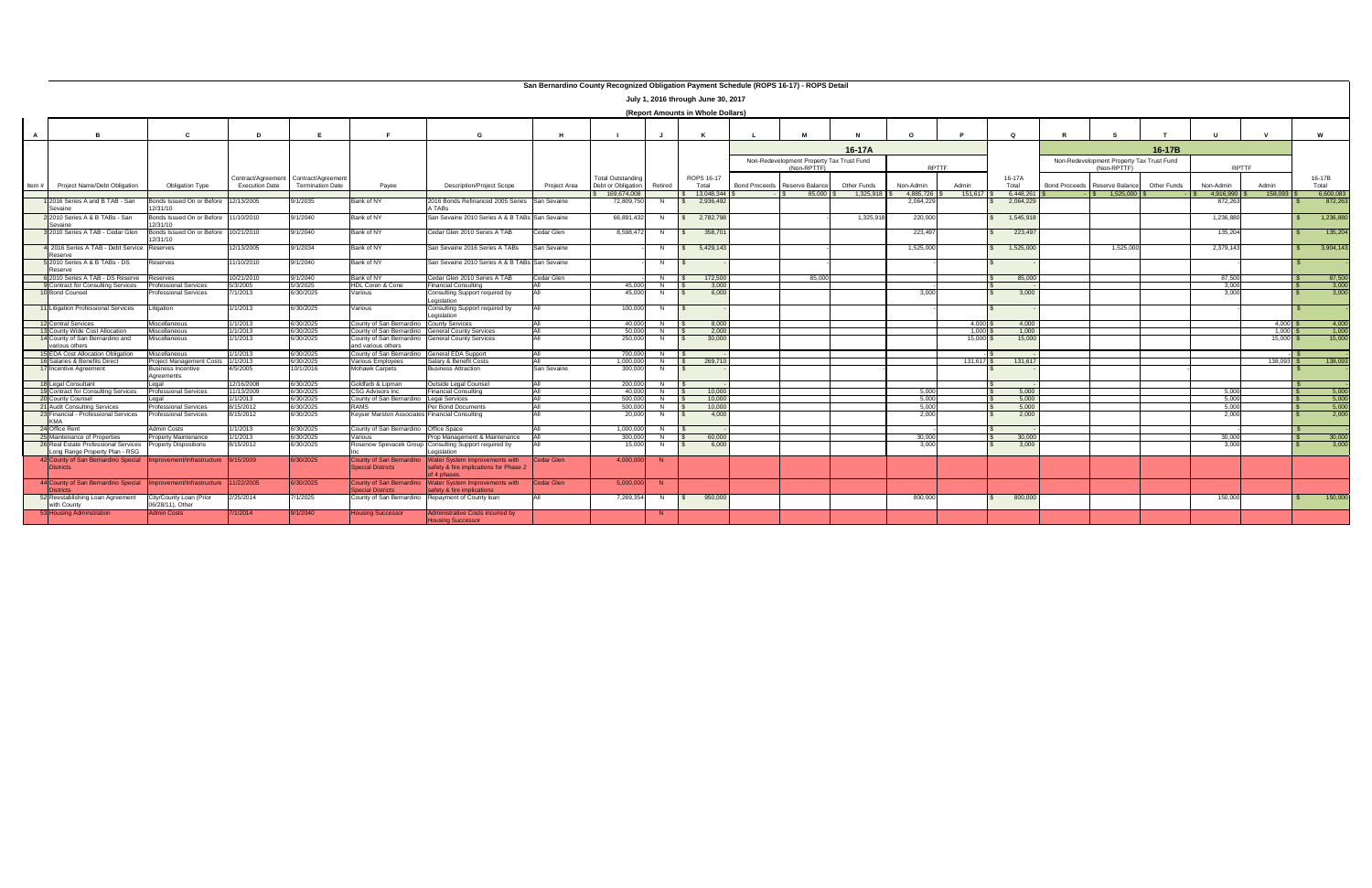|       | the extent no other funding source is available or<br><u>CE TIPS SHEET</u> |
|-------|----------------------------------------------------------------------------|
|       |                                                                            |
|       | I                                                                          |
|       |                                                                            |
|       |                                                                            |
|       |                                                                            |
| in    |                                                                            |
|       | <b>Comments</b>                                                            |
|       |                                                                            |
| 100   |                                                                            |
|       |                                                                            |
| 833   |                                                                            |
|       |                                                                            |
|       |                                                                            |
| 046   |                                                                            |
|       |                                                                            |
|       |                                                                            |
|       |                                                                            |
|       |                                                                            |
|       |                                                                            |
| 887   |                                                                            |
|       |                                                                            |
|       |                                                                            |
| 887   |                                                                            |
|       |                                                                            |
| 152   |                                                                            |
| 469   |                                                                            |
|       |                                                                            |
| ,000  |                                                                            |
| (430) |                                                                            |

# **San Bernardino County Recognized Obligation Payment Schedule (ROPS 16-17) - Report of Cash Balances (Report Amounts in Whole Dollars)**

|              | Pursuant to Health and Safety Code section 34177 (I), Redevelopment Property Tax Trust Fund (RPTTF) may be listed as a source of payment on the ROPS, but only to the extent no other funding source is available or |                      |                      |                     |                        |                               |                    |                 |
|--------------|----------------------------------------------------------------------------------------------------------------------------------------------------------------------------------------------------------------------|----------------------|----------------------|---------------------|------------------------|-------------------------------|--------------------|-----------------|
| $\mathsf{A}$ | when payment from property tax revenues is required by an enforceable obligation. For tips on how to complete the Report of Cash Balances Form, see CASH BALANCE TIPS SHEET<br>B                                     | $\mathbf c$          | D                    | E.                  | F                      | G                             | н                  |                 |
|              |                                                                                                                                                                                                                      |                      |                      | <b>Fund Sources</b> |                        |                               |                    |                 |
|              |                                                                                                                                                                                                                      |                      |                      |                     |                        |                               |                    |                 |
|              |                                                                                                                                                                                                                      |                      | <b>Bond Proceeds</b> |                     | <b>Reserve Balance</b> | Other                         | <b>RPTTF</b>       |                 |
|              |                                                                                                                                                                                                                      |                      |                      | Prior ROPS          | Prior ROPS             |                               |                    |                 |
|              |                                                                                                                                                                                                                      |                      |                      | period balances     | <b>RPTTF</b>           |                               |                    |                 |
|              |                                                                                                                                                                                                                      | Bonds issued on      |                      | and DDR RPTTF       | distributed as         | Rent,                         | Non-Admin          |                 |
|              |                                                                                                                                                                                                                      | or before            | Bonds issued on      | balances            | reserve for future     | grants,                       | and                |                 |
|              | <b>Cash Balance Information by ROPS Period</b>                                                                                                                                                                       | 12/31/10             | or after 01/01/11    | retained            | period(s)              | interest, etc.                | Admin              | <b>Comments</b> |
|              | ROPS 15-16A Actuals (07/01/15 - 12/31/15)                                                                                                                                                                            |                      |                      |                     |                        |                               |                    |                 |
|              | 1 Beginning Available Cash Balance (Actual 07/01/15)                                                                                                                                                                 |                      |                      | 87,781              | 860,000                | 1,543,685                     | 31,100             |                 |
|              | 2  Revenue/Income (Actual 12/31/15)                                                                                                                                                                                  |                      |                      |                     |                        |                               |                    |                 |
|              | RPTTF amounts should tie to the ROPS 15-16A distribution from the                                                                                                                                                    |                      |                      |                     |                        |                               |                    |                 |
|              | County Auditor-Controller during June 2015                                                                                                                                                                           |                      |                      |                     |                        |                               |                    |                 |
|              |                                                                                                                                                                                                                      |                      |                      | 6,439               |                        | 245,138                       | 5,251,833          |                 |
| $\mathbf{3}$ | Expenditures for ROPS 15-16A Enforceable Obligations (Actual<br>12/31/15)                                                                                                                                            |                      |                      |                     |                        |                               |                    |                 |
|              |                                                                                                                                                                                                                      |                      |                      |                     |                        |                               |                    |                 |
|              |                                                                                                                                                                                                                      |                      |                      |                     | 860,000                | 344,533                       | 5,243,046          |                 |
| 4            | Retention of Available Cash Balance (Actual 12/31/15)                                                                                                                                                                |                      |                      |                     |                        |                               |                    |                 |
|              | RPTTF amount retained should only include the amounts distributed as<br>reserve for future period(s)                                                                                                                 |                      |                      |                     |                        |                               |                    |                 |
|              |                                                                                                                                                                                                                      |                      |                      |                     |                        |                               |                    |                 |
|              | 5  ROPS 15-16A RPTTF Balances Remaining                                                                                                                                                                              |                      |                      |                     |                        |                               |                    |                 |
|              |                                                                                                                                                                                                                      |                      |                      | No entry required   |                        |                               |                    |                 |
|              |                                                                                                                                                                                                                      |                      |                      |                     |                        |                               |                    |                 |
| 6            | <b>Ending Actual Available Cash Balance</b>                                                                                                                                                                          |                      |                      |                     |                        |                               |                    |                 |
|              | C to G = $(1 + 2 - 3 - 4)$ , H = $(1 + 2 - 3 - 4 - 5)$                                                                                                                                                               |                      |                      | $94,220$ \$         |                        | 1,444,290<br>-SS              | 39,887<br>-SS      |                 |
|              |                                                                                                                                                                                                                      |                      |                      |                     |                        |                               |                    |                 |
|              | ROPS 15-16B Estimate (01/01/16 - 06/30/16)<br>Beginning Available Cash Balance (Actual 01/01/16)                                                                                                                     |                      |                      |                     |                        |                               |                    |                 |
|              | $(C, D, E, G = 4 + 6, F = H4 + F4 + F6, and H = 5 + 6)$                                                                                                                                                              | \$<br>$\blacksquare$ | Ŝ.                   | $94,220$ \$<br>S.   |                        | 1,444,290<br>-S               | <b>S</b><br>39,887 |                 |
|              | 8  Revenue/Income (Estimate 06/30/16)                                                                                                                                                                                |                      |                      |                     |                        |                               |                    |                 |
|              | RPTTF amounts should tie to the ROPS 15-16B distribution from the                                                                                                                                                    |                      |                      |                     |                        |                               |                    |                 |
|              | County Auditor-Controller during January 2016                                                                                                                                                                        |                      |                      |                     |                        | 541,201                       | 4,679,152          |                 |
| 9            | Expenditures for ROPS 15-16B Enforceable Obligations (Estimate                                                                                                                                                       |                      |                      |                     |                        |                               |                    |                 |
|              | 06/30/16)                                                                                                                                                                                                            |                      |                      |                     |                        | 651,143                       | 4,532,469          |                 |
|              | 10 Retention of Available Cash Balance (Estimate 06/30/16)                                                                                                                                                           |                      |                      |                     |                        |                               |                    |                 |
|              | RPTTF amount retained should only include the amounts distributed as                                                                                                                                                 |                      |                      |                     |                        |                               |                    |                 |
|              | reserve for future period(s)                                                                                                                                                                                         |                      |                      |                     |                        |                               | 195,000            |                 |
|              | 11 Ending Estimated Available Cash Balance (7 + 8 - 9 -10)                                                                                                                                                           | $\mathbf{\hat{s}}$   | \$                   | $94,220$ \$<br>\$   |                        | $1,334,348$ \$<br>$$^{\circ}$ | (8, 430)           |                 |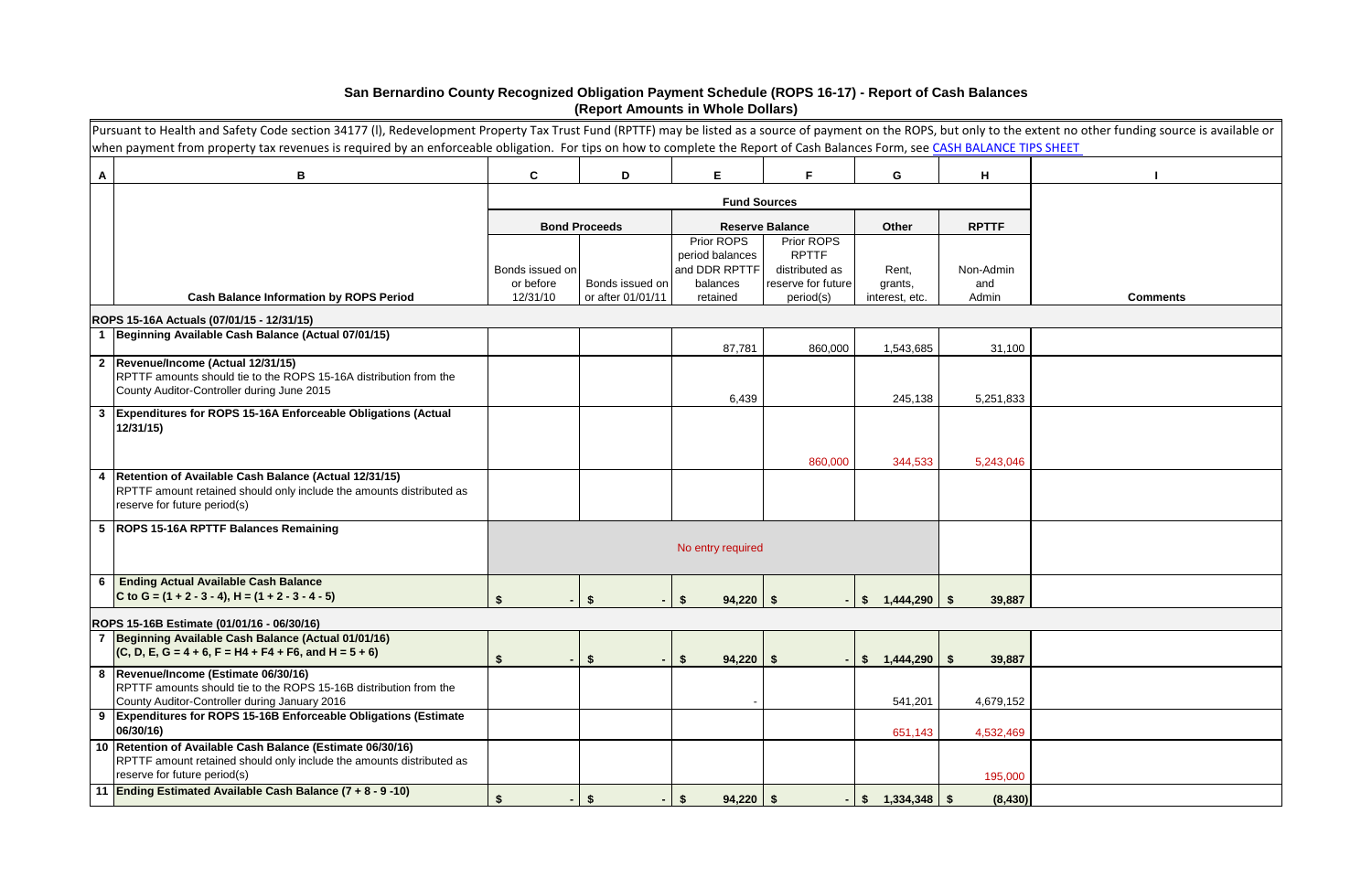|       | San Bernardino County Recognized Obligation Payment Schedule (ROPS 16-17) - Notes July 1, 2016 through June 30, 2017                                                            |
|-------|---------------------------------------------------------------------------------------------------------------------------------------------------------------------------------|
| Item# | <b>Notes/Comments</b>                                                                                                                                                           |
|       |                                                                                                                                                                                 |
|       | <b>ROPS Detail Page</b>                                                                                                                                                         |
|       | 2005 San Sevaine Debt Service Payments per bond indenture. Agency recently refunded these series of Bonds and are now call these bond the 2016 San Sevaine<br>1 Series A and B. |
|       | 2 2010 San Sevaine Debt Service Payments per bond indenture.                                                                                                                    |
|       | 3 2010 Cedar Glen Debt Service Payments per bond indenture.                                                                                                                     |
|       | 2016 and 2010 San Sevaine Bonds Reserves to create a full years worth of Debt Service on hand prior to the start of the Bond year. Both the 2010 Reserve and 2016               |
|       | 4 Reserve are calculated within this line item.                                                                                                                                 |
|       | 5 Former Reserve for 2010 San Sevaine Bonds, now included in Line 4. Remove line in 2017-18                                                                                     |
|       | 6 2010 Cedar Glen Debt Service Reserve calculated per DOF instructions; half of the principal required for the Fall 2014 debt service payment.                                  |
|       | 7 Removed Duplicate Line 45-48                                                                                                                                                  |
|       | 8 Removed Duplicate Line 45-48                                                                                                                                                  |
|       | 9 HDL to serve as the Fiscal Consultant for the ongoing the annual Sevaine Tax Allocation Bond Disclosure reports are \$4,000.                                                  |
|       | Bond Counsel services include both General Bond Counsel and Disclosure Counsel to serve as the lead counsel for the any needs we have regarding the Tax                         |
|       | 10 Allocation Bond refunding.                                                                                                                                                   |
|       | 11 Litigation Professional Services required representing the Successor Agency in ongoing litigation.                                                                           |
|       | 12 Central Services is for services such as data, phone and other IT central charges. These obligations are funded with other revenue and Administrative Allowance.             |
|       | County Wide Cost Allocation are charges calculated for internal services incurred by the Successor Agency. These obligations are funded with other revenues and not             |
|       | 13 Administrative Allowance.                                                                                                                                                    |
|       | County of San Bernardino and various others charges for services and supplies for the Oversight Board and Successor Agency. These obligations are funded with                   |
|       | 14 other funds and not Administrative Funds.                                                                                                                                    |
|       | Economic Development Agency (EDA) Cost Allocation Obligation for services performed on behalf of the Successor Agency. These obligations are funded with other                  |
|       | 15  revenues and not Administrative Allowance. The Successor Agency operations are under the purview of the Economic Development Agency functions.                              |
|       | 16 Salaries & Benefits Direct (non-project specific related) is funded with \$270,000 from Administrative Allowance.                                                            |
|       | Sale Tax Incentive Agreement with Mohawk Carpet, the County and the former RDA. The County General Fund provides a portion of the sales taxes collected as a                    |
|       | 17 rebate payment to the Agency who in turn reimburses Mohawk.                                                                                                                  |
|       | 18 Legal Consultant with Goldfarb and Lipman provides special legal counsel for the successor agency regarding dissolution activities.                                          |
|       | 19 CSG Advisors to serve as the Financial Advisor for the all Tax Allocation Bond refunding.                                                                                    |
|       | 20 County Counsel's legal services to implement the Dissolution Act.                                                                                                            |
|       | 21 RAMS Audit Consulting Services to complete required Financial Statements Audit per the Dissolution Act and ongoing bond disclosure requirements.                             |
|       | 22 Removed Duplicate Line 14                                                                                                                                                    |
|       | Financial Professional Services with Keyser Marsten Associates for required financial analysis to the wind down of the Successor Agency Activities. Provides tax                |
|       | 23 increment estimates and other financial models needed.                                                                                                                       |
|       | 24 Office Rent                                                                                                                                                                  |
|       | Maintenance of Properties costs incurred and required by the dissolution law. It is required that the Agency-owned property be maintained prior to the sale and                 |
|       | 25 disposal.                                                                                                                                                                    |
|       | 26 RSG Real Estate Professional Services to assist to implement in Property Management and selling off remnant parcels.                                                         |
|       | 27 Removed Retired                                                                                                                                                              |
|       | 28 Retire Replacement Housing Obligation.                                                                                                                                       |
|       | 29 Removed Retired                                                                                                                                                              |
|       | 30 Removed Duplicate Line 16                                                                                                                                                    |
|       | 31 Removed Retired                                                                                                                                                              |
|       | 32 Retire Unpaid Leave Balances obligation paid in previous ROPS cycle.                                                                                                         |
|       | 33 Retire Unemployment Insurance obligation paid in previous ROPS cycle.<br>34 Removed Retired                                                                                  |
|       | 35 Removed Retired. Transfer of Bond Proceeds Obligation has taken place with See Item 51.                                                                                      |
|       | 36 Remove Retired.                                                                                                                                                              |
|       | 37 Remove Retired. Construction project of the I-10 Interchange at Cherry Avenue has been completed. Bond Proceeds is the source of funds on this obligation.                   |
|       |                                                                                                                                                                                 |